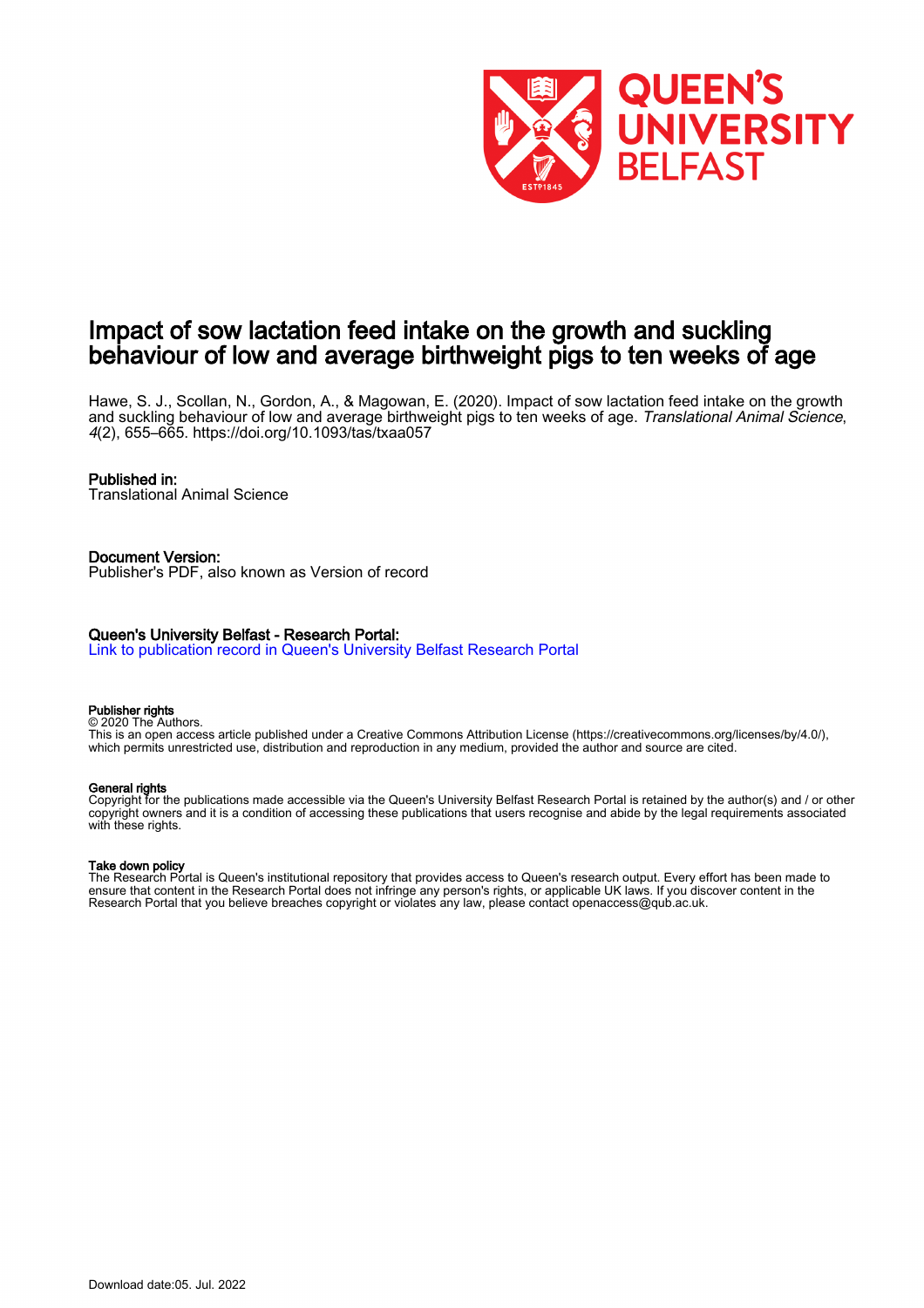# **Impact of sow lactation feed intake on the growth and suckling behavior of low and average birthweight pigs to 10 weeks of age**

<span id="page-1-1"></span>**Samuel J. Hawe,[†](#page-1-0)[,‡](#page-1-0)[,1](#page-1-1)Nigel Scollan,[‡](#page-1-1) Alan Gordon,[†](#page-1-0) and Elizabeth Magowan[†](#page-1-0),[‡](#page-1-0)**

<span id="page-1-0"></span>† Agri-Food and Biosciences Institute, Livestock Production Sciences Unit, Hillsborough, Northern Ireland BT26 6DR, UK; and ‡ Queens University Belfast, Institute for Global Food Security, Belfast, Northern Ireland, BT7 1NN, UK

**ABSTRACT:**  Improved genetics in commercial pig production have resulted in larger litter sizes. However this has increased the prevalence of compromised pigs exhibiting inferior birthweights, weaning weights, and lifetime performance. This study aimed to determine the effects of increased sow lactation feed intake on growth of low and average birthweight piglets until 10 wk of age. Low (Low BW;  $\leq 1$  kg) and average (Av BW; 1.3–1.7 kg) birthweight animals were reared in uniformly weighted litters comprising 14 piglets on a foster mother offered either a low (Low FA; max 7.5 kg/d) or high (High FA; max 11 kg/d) feed allowance over a 28- ± 1-d lactation. Piglet performance was monitored from birth until 10 wk of age. Sows offered a High FA consumed 42.4 kg more feed on average than those offered Low FA, resulting in a greater derived milk yield  $(P < 0.05)$ . Animals of Av BW remained heavier than Low BW pigs throughout the trial ( $P < 0.05$ ). Piglets reared by High FA sows were heavier at weeks 3, 4, 5, and  $7 (P \le 0.05)$  but not week 10 ( $P > 0.05$ ). Growth rate of piglets relative to their birthweight was significantly greater for Low BW piglets than those of Av BW during lactation ( $P \le 0.001$ ). Piglets reared by sows offered a High FA expressed greater relative growth preweaning  $(P < 0.05)$ ; however, postweaning relative growth for piglets reared on sows offered a Low FA was greater  $(P < 0.05)$  suggesting compensatory growth. Neither birthweight nor sow feed allowance significantly affected preweaning mortality (*P* > 0.05). However, Low BW animals on sows with a High FA recorded half the preweaning mortality of Low BW pigs on sows with a Low FA. During week 1 of lactation, Av BW litters recorded a greater total suckling duration compared to Low BW litters ( $P < 0.05$ ) but there was no difference in suckling frequency ( $P > 0.05$ ). During week 3 of lactation, High FA litters displayed a significantly lower suckling frequency ( $P < 0.05$ ) yet a greater total suckling duration ( $P \le 0.001$ ). Average daily gain was greater for Av BW pigs during weeks 4–7  $(P < 0.001)$  but no difference was recorded between weeks 7 and 10 ( $P > 0.05$ ). Average daily feed intake was greater for Av BW pigs throughout the nursery period (*P* < 0.05) but feed–conversion ratio did not differ compared to Low BW pens (P>0.05). In conclusion, offering sows a High FA increased weaning weight of all animals; however, birthweight was the major determinant of postweaning performance.

**Key words:** compromised pigs, growth, mortality, suckling behavior, weaning

Transl. Anim. Sci. 2020.4:655–665 doi: 10.1093/tas/txaa057

<sup>1</sup>Corresponding author: [shawe02@qub.ac.uk](mailto:shawe02@qub.ac.uk?subject=) Received March 25, 2020.

Accepted May 2, 2020.

*<sup>©</sup> The Author(s) 2020. Published by Oxford University Press on behalf of the American Society of Animal Science.*

*This is an Open Access article distributed under the terms of the Creative Commons Attribution Non-Commercial License (<http://creativecommons.org/licenses/by-nc/4.0/>), which permits non-commercial re-use, distribution, and reproduction in any medium, provided the original work is properly cited. For commercial re-use, please contact journals.permissions@oup.com*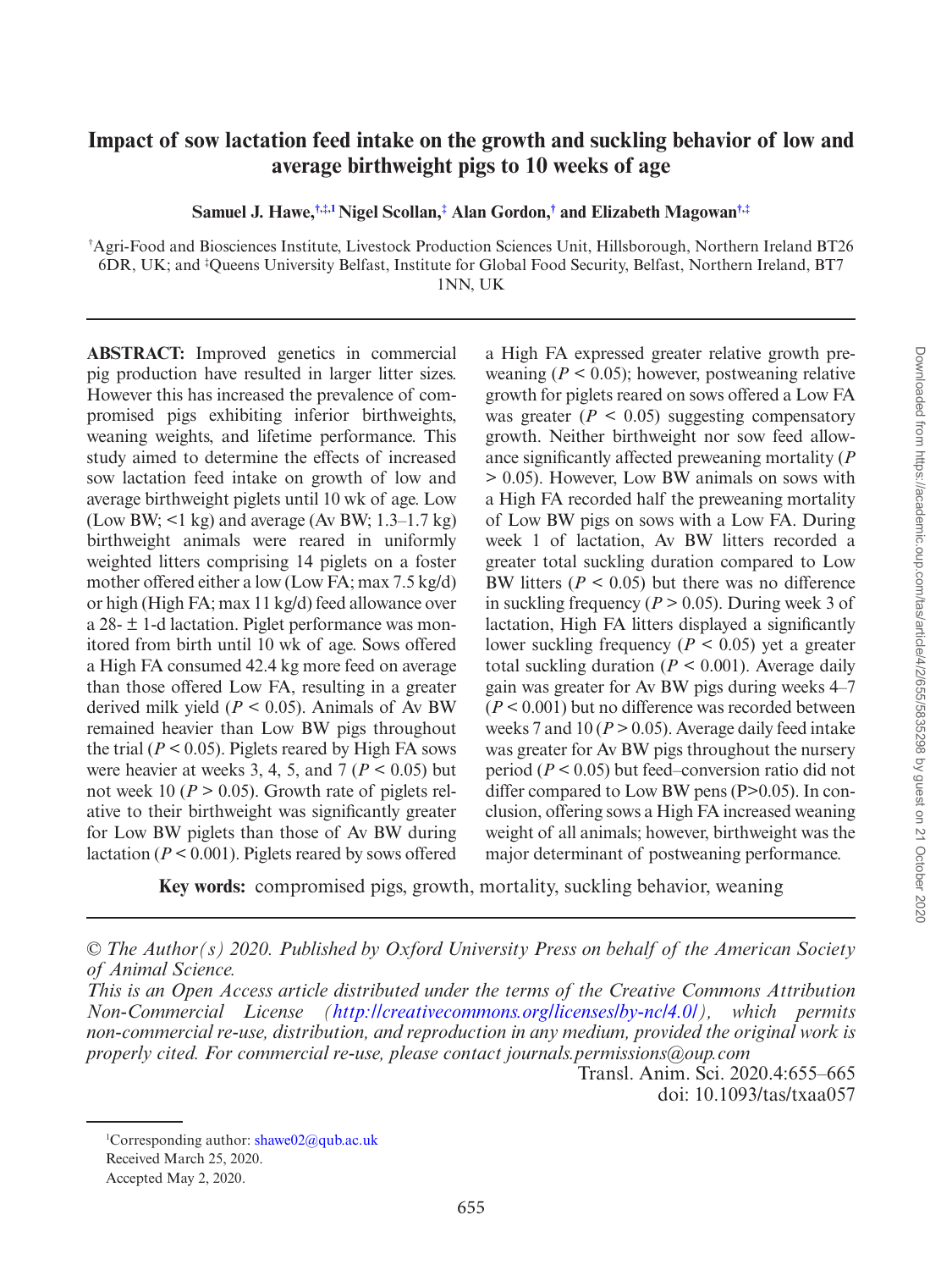#### **INTRODUCTION**

Advances in genetics, combined with improved management, has resulted in significant increases in litter sizes within commercial pig production ([Bruns et al., 2018](#page-10-0)). This has been accompanied by an increase in the number of low birthweight (Low BW) and potentially unviable piglets, largely due to intrauterine growth retardation (IUGR) ([Antonides et al., 2015\)](#page-10-1). [Quiniou et al. \(2002\)](#page-11-0) showed that large litters (>16 piglets) demonstrated an average reduction of 330 g in piglet birthweight and that Low BW pigs occupied a significantly greater proportion of these larger litters (23% of piglets  $\leq 1$  kg compared to 7% in litters  $\leq 11$  piglets). These compromised animals commonly have elevated levels of preweaning mortality, as well as impaired weaning weights and lifetime performance ([Beaulieu et al., 2010\)](#page-10-2). With litter sizes continuing to increase, it is imperative that effective postnatal intervention strategies are developed to maximize the performance of these compromised animals to ensure the sustainability of the industry. Multiple studies have shown how Low BW pigs have the potential to achieve improved growth rates when effective intervention strategies are employed. For example, [Douglas et al. \(2014\)](#page-10-3) reported that Low BW pigs fostered into uniformly weighted litters recorded greater weaning weights than those in mixed weight litters  $(7.34 \text{ vs. } 6.8 \text{ kg}; P = 0.045)$ . Increased nutrient availability during the suckling period through sow lactation feed intake has been highlighted as a potential approach to support sufficient growth of piglets reared in large litters during the nursing phase. Indeed. [Sulabo et al.](#page-11-1) [\(2014\)](#page-11-1) found that litters reared by sows fed ad libitum during lactation exhibit superior total (46.7 vs. 43.0 kg; *P* < 0.04) and daily (2.56 vs. 2.36 kg; *P* < 0.04) litter weight gain compared to those fed a standard diet. However, much of the existing work has been conducted on litter sizes of fewer than 12 pigs and does not focus on the specific impact of treatment on Low BW piglets, resulting in the published data not adequately reflecting modern commercial practice.

The objective of this study was, therefore, to determine the effects of increased nutrient supply to piglets through sow lactation feed intake on the performance of compromised (<1 kg) and "normal" (~1.5 kg) birthweight pigs reared in large litter sizes of 14 piglets during a  $28 - \pm 1$ -d lactation and up until 10 wk of age. It was hypothesized that increased lactation feed intake would improve the milk yield of sows and result in increased weight gain and reduced mortality of all piglets during lactation. A key focus of the work was to then investigate if any improvements in performance preweaning were carried through significantly postweaning.

### **MATERIALS AND METHODS**

This study was conducted at the Agri-Food and Biosciences Institute (AFBI), Hillsborough, Northern Ireland, UK. The work was carried out in accordance with the Animals (Scientific Procedures) Act 1986 (The Parliament of the United Kingdom, 1986). All AFBI research and equipment was externally checked and/or calibrated and work was ISO 9001 certified.

### *Animals*

Existing literature frequently defines Low BW as 1.25 kg or below ([Wolter et al., 2002](#page-11-2); [Douglas](#page-10-3)  [et al., 2014](#page-10-3); [Muns et al., 2014,](#page-11-3) [2017](#page-11-4)). However, recent analysis from the commercial setting has shown that 25% of piglets record a birthweight under 1.1 kg [\(Wang et al., 2017](#page-11-5)), with up to  $23\%$ born under 1 kg in large litters (Quiniou et al., [2002](#page-11-0)). For this reason, an upper limit of 1 kg was set for Low BW piglets in this study to reflect compromised pigs in the commercial environment. It is also accepted that the majority of piglets are born within a weight range of 1.4 and 1.6 kg ([Quiniou](#page-11-0) [et al., 2002](#page-11-0)). Therefore, the weight profile of the average birthweight (Av BW) pig population employed in this study approximated 1.5 kg and ranged from 1.3 to 1.7 kg. A total of 448 crossbred piglets [Duroc  $\times$  (Large White  $\times$  Landrace)] were selected from 71 sows at birth over 8 time replicates. Sows were induced to farrow with 2 mL of Planate (cloprostenol, Intervet/Schering-Plough Animal Health, Boxmeer, Netherlands) on day 114 of gestation and all sows within each replicate farrowed within a 24-h period. Within this cohort, 224 piglets had a birthweight under 1 kg and the remaining 224 piglets had a birthweight between 1.3 and 1.7 kg. At farrowing, four sows per time replication were selected as foster mothers. As such, all piglets were reared on a total of 32 foster sows, which ranged from parity 2 to 4. Therefore, two experimental litters of 14 Low BW piglets and two experimental litters of 14 Av BW piglets were established per time replicate. Weight, parity, and body condition of foster sows was balanced across each treatment group. Each litter was also balanced for sex.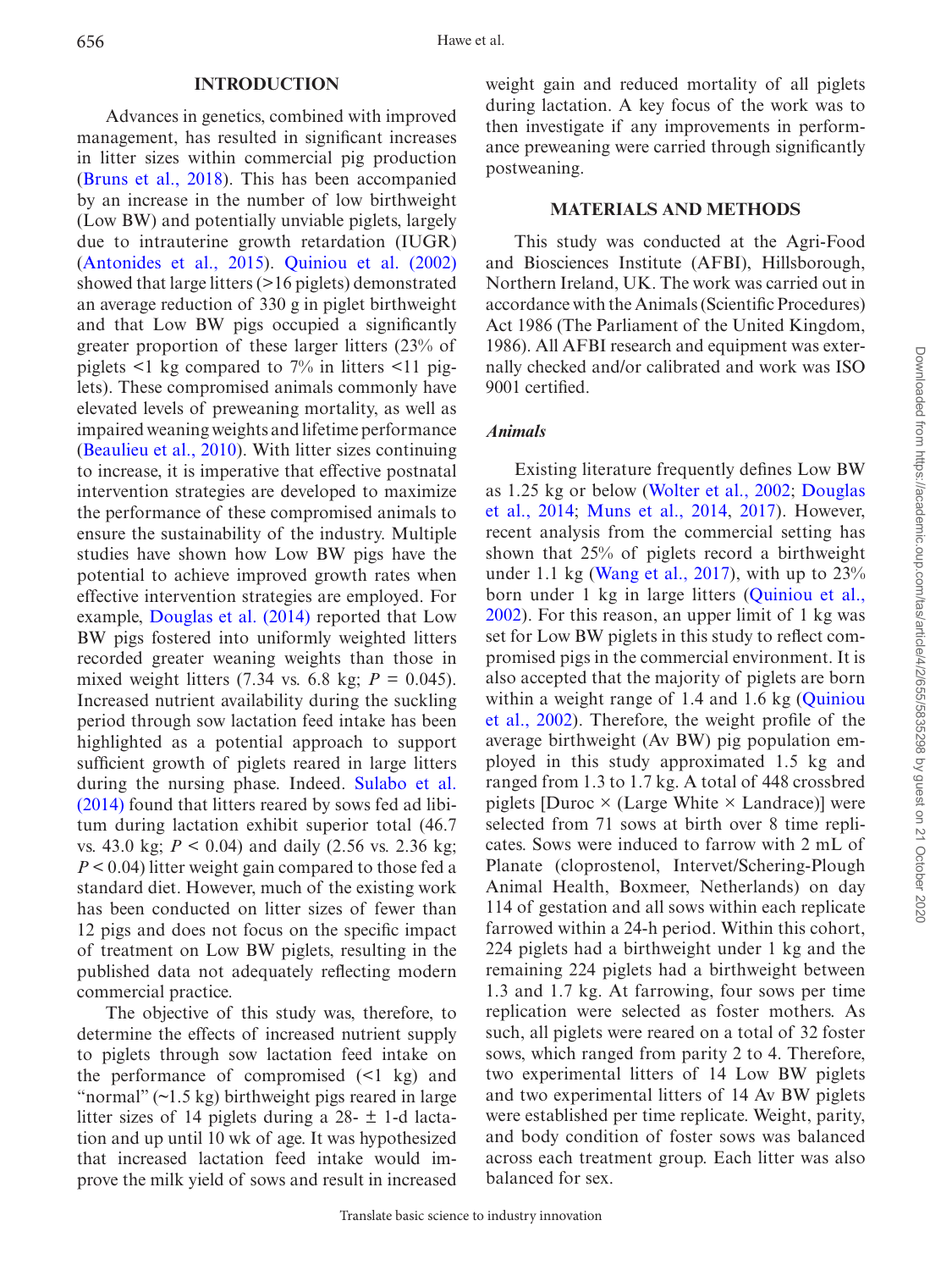### *Treatments and Lactation Feeding Regime*

The trial represented a  $2 \times 2$  factorial arrangement where two levels of lactation feed allowance, namely high feed allowance (HIGH FA) and low feed allowance (LOW FA), were offered to sows rearing litters of either a Low BW or Av BW. All sows were offered 3 kg/d of the lactation diet from day  $108 \pm 1$  of gestation until the day of farrowing. When the litters were established, sows assigned to the Low FA treatment received increasing increments of 0.3 kg/d up to a maximum of 7.5 kg/d. The Low FA regime was designed after consultation with industry to reflect intake on commercial farms. Sows assigned to a High FA regimen were offered increasing increments of 0.5 kg/d to a maximum of 11 kg/d. Intake was capped at 11 kg/d to reduce the likelihood of sows overeating and becoming "sickened," leading to food refusal and reduced lactation intake. The lactation period lasted for a duration of  $28 \pm 1$  d.

#### *Animal Management*

At day  $108 \pm 1$  of gestation, sows were placed in farrowing accommodation where the temperature was maintained at 19 °C and reduced to 17.5 °C on completion of farrowing. Each sow was allocated to an individual farrowing crate  $(0.5 \times 2.2 \text{ m})$ , located at the center of the farrowing pen  $(2.3 \times$ 1.5 m). Sows were fed a commercial lactation diet [14.5 MJ digestible energy (DE)/kg, 17.4% crude protein (CP), 1.2% total lysine (Lys)] twice daily using a wet and dry feeder. Farrowing crates were equipped with individual heat lamps, as well as an enclosed heated creep area at the front  $(1.5 \times 0.6)$ m). Temperature of the creep area was maintained at 30 °C until piglets had reached 1 wk of age when it was gradually reduced to 23 °C. Piglets were teeth clipped, tail docked, and given a 2-mL iron injection (Uniferon; Virbac Ltd., Suffolk, UK) within 12 h of birth. Piglets were also assigned a unique electronic ear tag to allow health and performance to be monitored on an individual basis. Piglets remained with their birthmother for a minimum of 12 h after birth to allow for colostrum intake. Cross fostering was then completed within 36 h of farrowing to establish two litters containing only 14 Low BW piglets (<1 kg) and two litters containing only 14 Av BW piglets (1.3–1.7 kg). Each litter was then randomly assigned to a foster sow. Fostered litters were designed such that no litter contained any more than three siblings and no piglets were reared by their birth mother. Litters were also balanced for sex. Each piglet was vaccinated for *Mycoplasma hypopneumoniae* with Ingelvac MycoFLEX and PCV2 with Ingelvac CircoFLEX (Boehringer Ingelheim Ltd, Bracknell, UK) on day  $27 \pm 1$ . Piglets were offered no creep feed during lactation. All piglets were weaned at  $28 \pm 1$  d of age.

At weaning, 10 piglets were selected from each experimental litter on the basis of weight. Selection was undertaken such that the group of 10 was representative of the originating litter in terms of average weight and variation in weight. Sex remained balanced. Surplus animals were removed from trial. All trial pigs were then moved to the nursery accommodation at  $28 \pm 1$  d of age and remained there until day  $69 \pm 1$ . In the nursery accommodation, pigs were housed in plastic slatted pens  $(0.38 \text{ m}^2 \text{ per pig})$ , remaining in their litter group of 10. Temperature was initially fixed at 28 ºC but was reduced to 18 ºC in daily increments of 0.5 ºC. Animals were fed using dry multispace feeders (Etra Feeders Ltd., Dungannon, UK) with an average feeding space of 6.6 cm per pig. In the nursery accommodation, feed allowance was offered on a per pen basis. The nursery dietary regime consisted of 30 kg of Starter Diet 1 (16.5 MJ/kg DE, 22.5% CP, 1.70% Lys) per pen followed by 60 kg of Starter Diet 2 (15.8 MJ/kg DE, 22.0% CP, 1.55% Lys) per pen. When each pen had consumed their starter diet allocation, a grower diet (13.5 MJ/kg DE, 17.4% CP, 0.32% Lys) was offered ad-lib to 10 wk of age.

### *Measurements*

Sow body weight was recorded at day 108 of gestation and day  $28 \pm 1$  of lactation (weaning). Sow back-fat depth at the  $P_2$  position (65 mm from the midline at the level of the last rib) was also recorded using an ultrasonic scanner (Pig Scan-A-Mode backfat scanner, SFK Technology, Denmark). Lactation feed intake was recorded daily as a measure of feed offered minus any refusals. Feed allowance was managed to minimize refusals. At birth, piglets had rectal temperatures recorded using a digital thermometer (Brannan 11/064/2; ±0.1 ºC; RS-Components Ltd, UK). Birth order within birth litter was also recorded for each animal. Pigs were individually weighed at birth and 7, 14, 21 and 28 d of age. A 24-h video recording was taken of each farrowing pen under trial at days 8, 15, and 22 to allow the analysis of suckling behavior. In each video, the total number and duration of suckling bouts were quantified. A suckling bout was considered to begin when at least 50% of the piglets were actively stimulating the udder and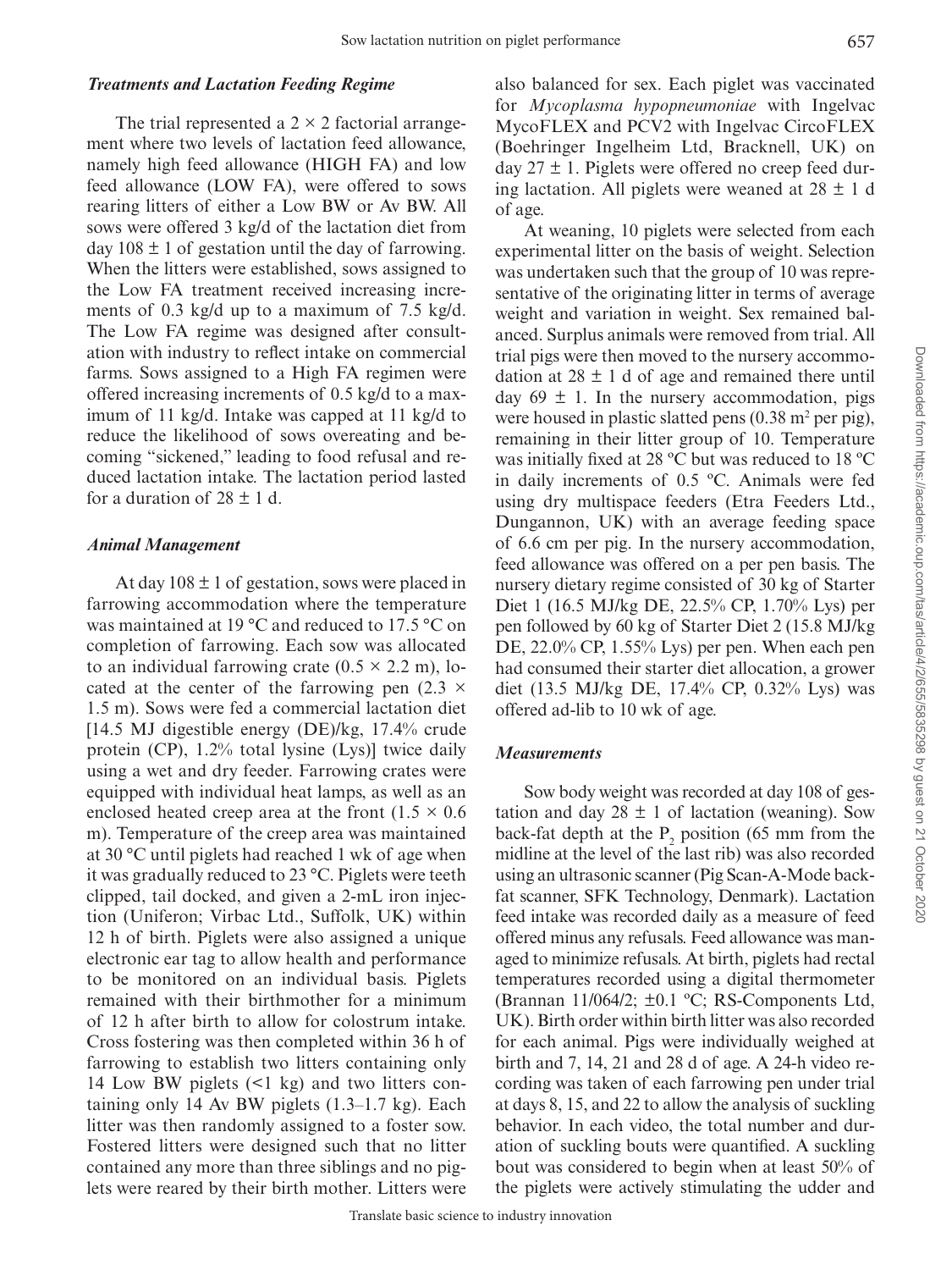was considered to end when more than 50% of the piglets had left the udder or were no longer actively massaging the udder [\(Berkeveld et al., 2007](#page-10-4)). All fallen experimental animals had a death date, weight, and cause recorded. Preweaning mortality was calculated as the percentage of the litter that died or were euthanized before weaning. Sow milk yield was calculated as piglet gain  $\times$  4.2 [\(van derr Peet-](#page-11-6)[Schwering et al., 1998\)](#page-11-6). Sow lactation efficiency was calculated by dividing sow energy input during lactation by total litter gain (kilograms) after cross-fostering, where energy input was calculated by adding the total energy intake from feed during lactation to energy gained from sow weight lost during lactation (assuming every 1 kg loss  $= 12.5$  MJ DE; [Close](#page-10-5) [and Cole, 2000\)](#page-10-5). When calculating sow lactation efficiency, sow empty bodyweight was calculated using the formula: sow empty weight (kilograms)  $=$  sow weight prefarrowing [day 108 (kilograms)] − (total number of piglets born  $\times$  2.28) [\(National Research](#page-11-7) [Council, 1998](#page-11-7)). Relative growth over a given time was calculated by subtracting the initial weight from the current weight and then dividing this figure by the initial weight.

In the nursery accommodation, feed intake was manually recorded for each pen on a daily basis for the 9 d after weaning. Relative feed intake for this period was calculated as pen feed intake for a given day divided by pen weaning weight. Total pen feed intake was also recorded at days 49 and 69. The average daily feed intake (ADFI), average daily gain (ADG), and feed–conversion ratio (FCR) of all treatment groups were calculated on a per pen basis. All pigs were individually weighed at days 35, 49, and 69.

# *Statistical Analysis*

A linear mixed model was employed to analyze pig performance at an individual and litter level (body weight, relative growth, litter gain, mortality, suckling duration, feed intake, ADG, and FCR) with replicate, birth mother or foster mother incorporated as a random effect. Birthweight and feed allowance were fitted as fixed effects, with the first order interaction forming four treatment groups. Significance was defined as  $P \leq 0.05$ , with tendencies defined as  $P \le 0.1$ . The experimental unit for piglet weights, ADG and relative growth was the individual pig. The experimental unit for ADFI, FCR, and suckling behavior was the pen of pigs. Detailed calculations are shown in [Supplementary](http://academic.oup.com/tas/article-lookup/doi/10.1093/tas/txaa055#supplementary-data)  [Material S1.](http://academic.oup.com/tas/article-lookup/doi/10.1093/tas/txaa055#supplementary-data) All statistical analysis was carried out using Genstat 16th Edition (Lawes Agricultural Trust, Rothamsted Experimental Station).

# **RESULTS**

# *Sow Lactation Performance*

There were no significant interactions between litter birthweight and lactation feed allowance on sow feed intake, back-fat loss, weight loss, lactation efficiency, or derived milk yield during the lactation period [\(Table 1\)](#page-4-0). Sows offered the High FA regimen consumed an average of 42.4 kg more feed than those offered a Low FA  $(P < 0.001)$ . There was no difference in sow weight loss during lactation between sows offered Low FA or High FA  $(P > 0.05)$  but absolute and percentage weight loss was significantly greater in sows rearing Av BW piglets than those rearing Low BW animals (*P* < 0.05, respectively). Sows rearing Av

|                             | Low BW |         | Av BW  |         |            | $P$ -value  |                   |                                        |  |
|-----------------------------|--------|---------|--------|---------|------------|-------------|-------------------|----------------------------------------|--|
|                             | Low FA | High FA | Low FA | High FA | <b>SEM</b> | Birthweight | Feed<br>allowance | Birthweight $\times$ feed<br>allowance |  |
| Sow feed intake, kg         | 173.3  | 212.2   | 175    | 220.9   | 6.98       | 0.465       | < 0.001           | 0.622                                  |  |
| Sow P <sub>2</sub> loss, mm | 1.96   | 1.68    | 4.25   | 2.69    | 0.571      | 0.009       | 0.122             | 0.275                                  |  |
| Prefarrowing weight, kg     | 267.1  | 254.6   | 255.6  | 272     | 10.03      | 0.773       | 0.849             | 0.165                                  |  |
| Postfarrowing weight, kg    | 254.6  | 248.6   | 230.4  | 252.6   | 10.28      | 0.336       | 0.438             | 0.184                                  |  |
| Sow weight loss, kg         | 12.5   | 6.0     | 25.2   | 19.4    | 6.14       | 0.045       | 0.325             | 0.96                                   |  |
| Sow weight loss, %          | 4.72   | 2.23    | 9.68   | 7.06    | 2.236      | 0.04        | 0.266             | 0.977                                  |  |
| Lactation efficiency        | 37.11  | 32.93   | 30.79  | 32.19   | 1.904      | 0.078       | 0.473             | 0.157                                  |  |
| Derived milk yield, kg      |        |         |        |         |            |             |                   |                                        |  |
| Week 1                      | 44.2   | 56.7    | 63.6   | 64.5    | 7.01       | 0.067       | 0.352             | 0.418                                  |  |
| Week 2                      | 80.1   | 101.4   | 96.9   | 106.0   | 7.09       | 0.147       | 0.044             | 0.398                                  |  |
| Week 3                      | 72.7   | 100.8   | 86.4   | 107.5   | 7.55       | 0.191       | 0.004             | 0.648                                  |  |
| Week 4                      | 80.8   | 101.0   | 89.0   | 103.8   | 5.86       | 0.364       | 0.007             | 0.646                                  |  |
| Weeks $1-4$                 | 277.8  | 359.9   | 335.8  | 381.7   | 23.00      | 0.097       | 0.011             | 0.439                                  |  |

<span id="page-4-0"></span>**Table 1.** Effect of litter birthweight and lactation feed allowance on sow feed intake, body condition, and derived milk yield during lactation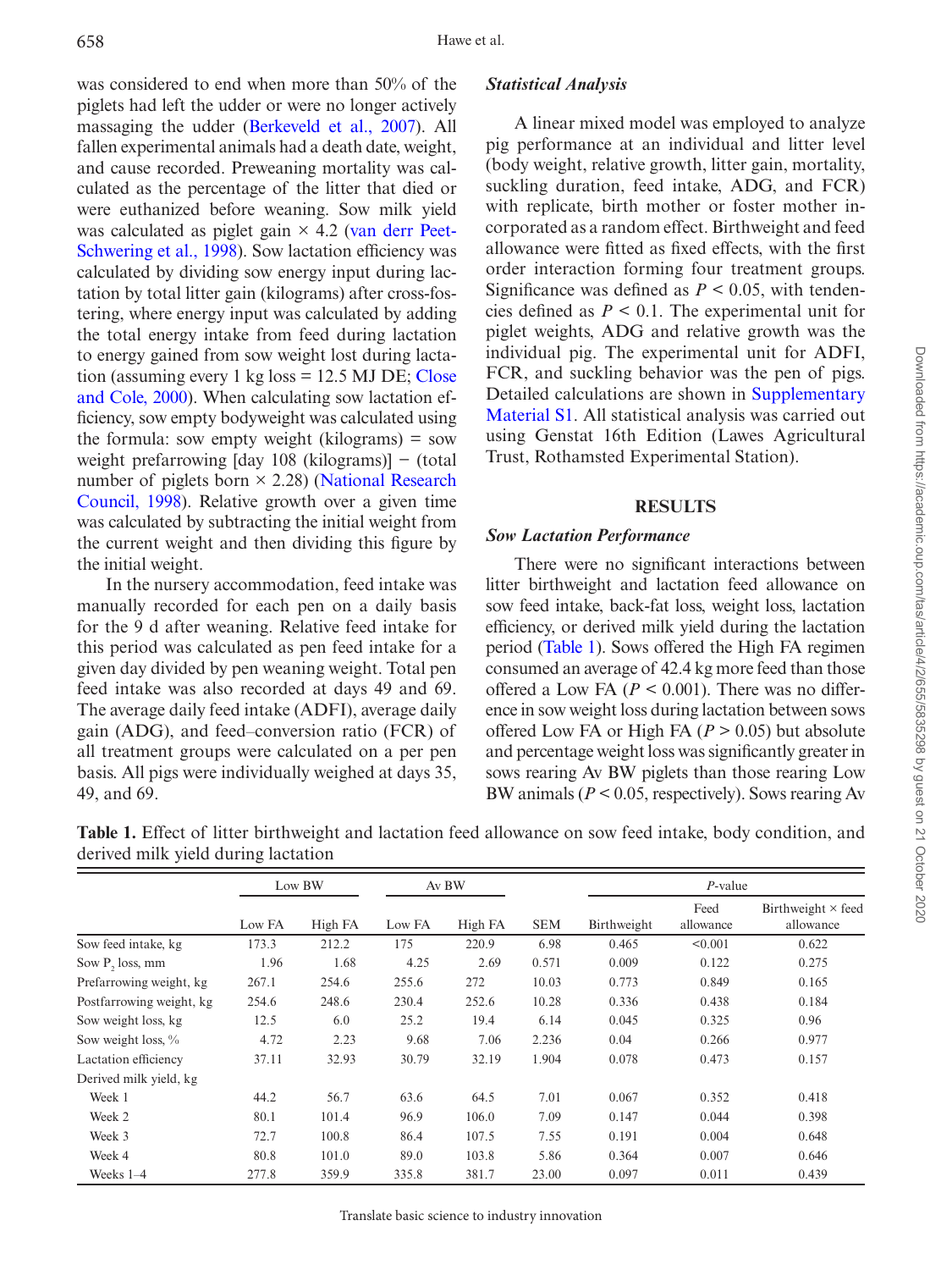BW litters also recorded significantly greater back-fat loss (*P* < 0.01). Milk yield was greater in weeks 2, 3, and 4 of lactation and overall from birth to weaning ( $P < 0.05$ , respectively) for sows offered a High FA compared to those offered a Low FA. Sow lactation efficiency was not affected by sow lactation feed allowance  $(P > 0.05)$ . There was a tendency for sows rearing Low BW piglets to record a superior lactation efficiency ( $P < 0.1$ ).

## *Animal Performance From Birth to 28 d of Age*

No interactions between birthweight and feed allowance were significant for parameters of preweaning weight, growth rate, or mortality rate (*P* > 0.05; [Table 2\)](#page-5-0). Pigs of Av BW recorded a significantly greater rectal temperature at birth than Low BW animals ( $P < 0.001$ ). Pigs of Av BW also tended to be born later in the litter  $(P = 0.071)$ . Litter weight was not affected by sow feed allowance at week 1 (*P* > 0.05) but was significantly heavier for High FA animals at weeks 2, 3 and 4 compared to Low FA pigs  $(P < 0.05$ , respectively). Litters of Av BW were significantly heavier than those of a Low BW throughout lactation ( $P < 0.001$ ). During the lactation period, litter gain was significantly greater for litters of an Av BW ( $P < 0.001$ ) and for those reared by a sow offered a High FA ( $P < 0.01$ ). Preweaning mortality was significantly greater for Low BW litters than Av BW (*P* < 0.01) resulting in a smaller litter size weaned  $(P < 0.01)$ . However preweaning mortality of Low BW animals reared on sows offered a High FA was half that of Low BW animals reared on sows offered a Low FA. Animals of a Low BW that died during lactation were lighter at time of death than Av BW mortalities ( $P < 0.001$ ). However, weight and age of preweaning deaths were not affected by feed allowance  $(P > 0.05)$ . Relative growth during lactation was greater for Low BW animals (*P* < 0.001) and for animals reared by sows offered a High FA  $(P < 0.001)$ . The covariance of "within-litter" piglet weights at weaning was not affected by birthweight or feed allowance  $(P > 0.05$ , respectively).

## *Effect of Birthweight and Feed Allowance on Suckling Behavior*

No interactive effects between birthweight and feed allowance were recorded for suckling behavior during the lactation period ( $P > 0.05$ ; [Table 3](#page-6-0)). Total suckling duration was significantly greater for Av BW litters than those of Low BW

<span id="page-5-0"></span>**Table 2.** Effect of birthweight and sow lactation feed allowance on litter and piglet preweaning performance from birth until day 28

|                                          |        | Low BW  |        | Av BW   |            | $P$ -value  |                          |                            |  |
|------------------------------------------|--------|---------|--------|---------|------------|-------------|--------------------------|----------------------------|--|
|                                          | Low FA | High FA | Low FA | High FA | <b>SEM</b> | Birthweight | Feed<br>allowance        | Birthweight ×<br>allowance |  |
| Rectal temp (birth), °C                  | 36.36  |         | 37.15  |         | 0.109      | < 0.001     | $\overline{\phantom{0}}$ |                            |  |
| Birth order                              | 7.08   |         | 8.15   |         | 0.453      | 0.019       |                          |                            |  |
| Piglet weight, kg                        |        |         |        |         |            |             |                          |                            |  |
| Birth                                    | 0.93   | 0.92    | 1.51   | 1.51    | 0.013      | < 0.001     | 0.923                    | 0.846                      |  |
| Week 1                                   | 1.80   | 1.95    | 2.72   | 2.78    | 0.114      | < 0.001     | 0.223                    | 0.601                      |  |
| Week 2                                   | 3.46   | 3.83    | 4.57   | 4.75    | 0.208      | < 0.001     | 0.074                    | 0.533                      |  |
| Week 3                                   | 5.26   | 5.86    | 6.25   | 6.75    | 0.324      | < 0.001     | 0.025                    | 0.841                      |  |
| Week 4                                   | 7.00   | 7.87    | 7.94   | 8.63    | 0.363      | 0.003       | 0.005                    | 0.715                      |  |
| Relative growth<br>weaning: birth, kg/kg | 6.48   | 7.50    | 4.28   | 4.71    | 0.245      | < 0.001     | < 0.001                  | 0.105                      |  |
| Litter weight, kg                        |        |         |        |         |            |             |                          |                            |  |
| Birth                                    | 12.8   | 12.9    | 21.1   | 21.2    | 0.11       | < 0.001     | 0.69                     | 0.933                      |  |
| Week 1                                   | 21.8   | 25.0    | 37.8   | 37.8    | 1.26       | < 0.001     | 0.209                    | 0.211                      |  |
| Week 2                                   | 39.4   | 49.3    | 62.4   | 63.0    | 2.50       | < 0.001     | 0.048                    | 0.076                      |  |
| Week 3                                   | 56.6   | 73.3    | 83.1   | 88.6    | 3.84       | < 0.001     | 0.009                    | 0.159                      |  |
| Week 4                                   | 75.6   | 97.4    | 104.5  | 113.2   | 4.89       | < 0.001     | 0.005                    | 0.195                      |  |
| Covariance of wean weights               | 0.206  | 0.175   | 0.175  | 0.155   | 0.0192     | 0.215       | 0.198                    | 0.777                      |  |
| Preweaning mortality, %                  | 22.3   | 11.6    | 6.3    | 6.3     | 3.53       | 0.006       | 0.144                    | 0.144                      |  |
| Average age of death, d                  | 10     | 9       | 18     | 8       | 0.4        | 0.175       | 0.228                    | 0.123                      |  |
| Average weight of death, kg              | 1.0    | 1.5     | 2.8    | 2.0     | 0.53       | < 0.001     | 0.712                    | 0.078                      |  |
| Litter gain, kg                          | 62.7   | 84.5    | 83.4   | 92.1    | 4.86       | 0.009       | 0.005                    | 0.193                      |  |
| Litter size weaned                       | 10.9   | 12.4    | 13.1   | 13.1    | 0.49       | 0.006       | 0.144                    | 0.144                      |  |

feed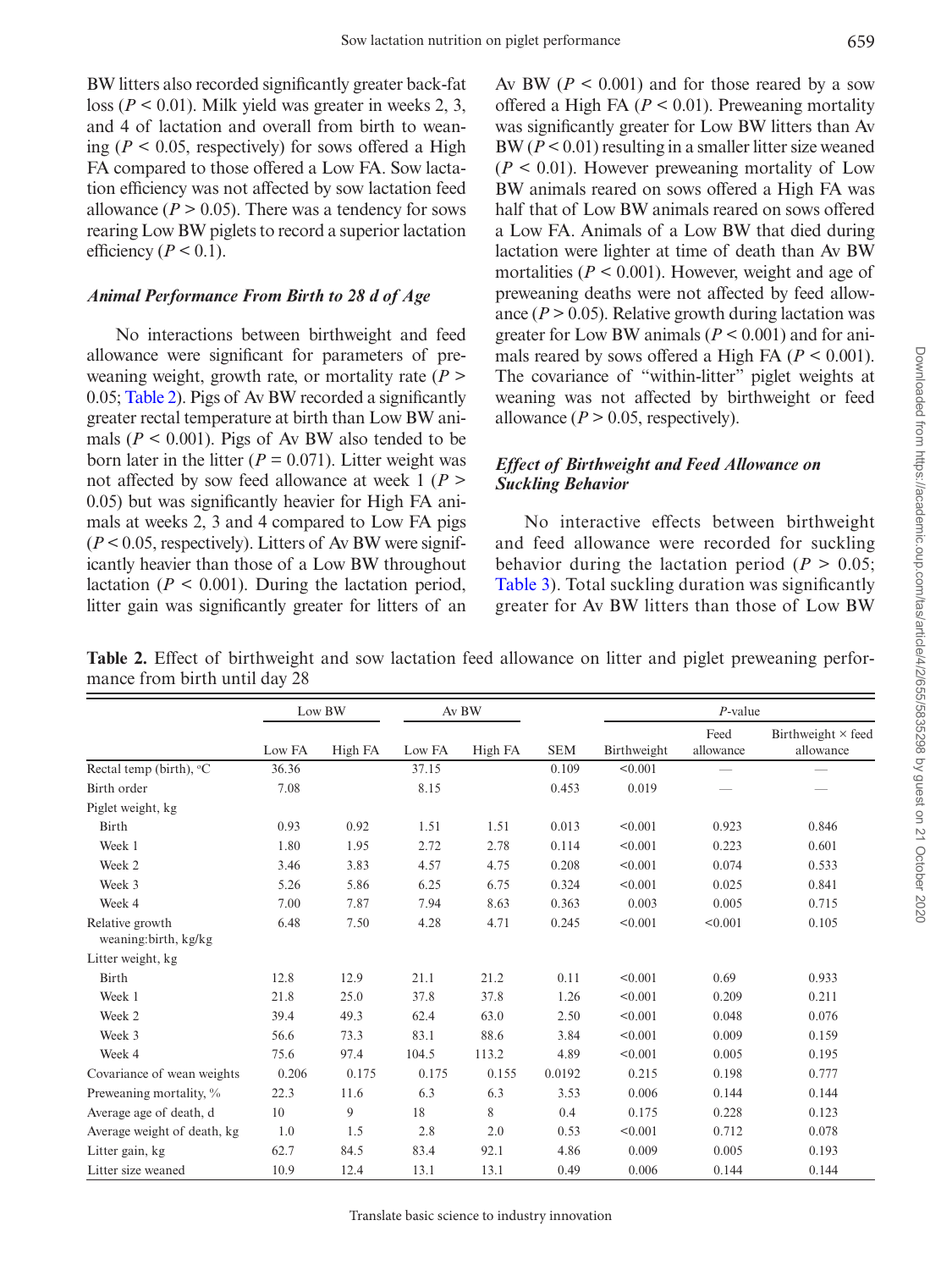at week 1 of lactation  $(P < 0.05)$  but there was no significant difference in suckling frequency or average bout duration ( $P > 0.05$ , respectively). Birthweight had no effect on suckling behavior at weeks 2 or 3 of lactation ( $P > 0.05$ , respectively). Feed allowance had no impact on suckling behavior at weeks 1 or 2 of lactation (*P* > 0.05, respectively). However, at week 3, High FA litters recorded a significantly greater total suckling duration  $(P < 0.001)$  and average bout duration  $(P < 0.001)$  but a lower suckling frequency  $(P < 0.01)$  than Low FA litters.

# *Pen Performance From 28 to 69 d of Age*

No interactive effects between birthweight and feed allowance on live weight, ADG, ADFI, or FCR were recorded in the nursery stage ([Table 4](#page-6-1)). Pigs of Av BW were significantly heavier than those of Low BW at weeks 5, 7, and 10 ( $P < 0.001$ , respectively). Pigs reared by High FA sows were heavier than those of Low FA at weeks 5 and 7  $(P < 0.05$ , respectively) but there was no significant difference at week 10 ( $P > 0.05$ ). Pig ADG was significantly greater for Av BW animals than those

<span id="page-6-0"></span>**Table 3.** Effect of birthweight and sow lactation feed allowance on piglet litter suckling behavior during lactation

|        | Low BW                            |         | Av BW  |         |            | $P$ -value  |                   |                                        |  |
|--------|-----------------------------------|---------|--------|---------|------------|-------------|-------------------|----------------------------------------|--|
|        | Low FA                            | High FA | Low FA | High FA | <b>SEM</b> | Birthweight | Feed<br>allowance | Birthweight $\times$ feed<br>allowance |  |
|        | Sucklink frequency, total bouts/d |         |        |         |            |             |                   |                                        |  |
| Week 1 | 43                                | 46      | 50     | 46      | 2.0        | 0.099       | 0.887             | 0.137                                  |  |
| Week 2 | 42                                | 44      | 45     | 48      | 2.0        | 0.101       | 0.343             | 0.772                                  |  |
| Week 3 | 43                                | 36      | 48     | 38      | 2.5        | 0.24        | 0.005             | 0.561                                  |  |
|        | Total suckling duration, min/d    |         |        |         |            |             |                   |                                        |  |
| Week 1 | 172.1                             | 160.1   | 201.7  | 192.8   | 11.43      | 0.019       | 0.379             | 0.89                                   |  |
| Week 2 | 136.7                             | 140.2   | 135.2  | 147.6   | 12.51      | 0.816       | 0.538             | 0.73                                   |  |
| Week 3 | 129.7                             | 151.2   | 130.4  | 172.1   | 5.99       | 0.096       | < 0.001           | 0.117                                  |  |
|        | Average bout duration, min/d      |         |        |         |            |             |                   |                                        |  |
| Week 1 | 4.09                              | 3.52    | 4.09   | 4.20    | 0.346      | 0.346       | 0.519             | 0.347                                  |  |
| Week 2 | 3.21                              | 3.21    | 2.99   | 3.07    | 0.239      | 0.467       | 0.858             | 0.869                                  |  |
| Week 3 | 3.04                              | 4.19    | 2.77   | 4.65    | 0.229      | 0.693       | < 0.001           | 0.131                                  |  |

<span id="page-6-1"></span>**Table 4.** Effect of birthweight and sow lactation feed allowance on piglet growth performance from weaning until day 69

|                                               | Low BW |         |        | Av BW   |            |             |                   |                                        |
|-----------------------------------------------|--------|---------|--------|---------|------------|-------------|-------------------|----------------------------------------|
|                                               | Low FA | High FA | Low FA | High FA | <b>SEM</b> | Birthweight | Feed<br>allowance | Birthweight $\times$ feed<br>allowance |
| Piglet weight, kg                             |        |         |        |         |            |             |                   |                                        |
| Week 5                                        | 7.7    | 8.6     | 8.9    | 9.7     | 0.39       | < 0.001     | 0.005             | 0.89                                   |
| Week 7                                        | 13.9   | 14.6    | 16.0   | 16.9    | 0.55       | < 0.001     | 0.049             | 0.776                                  |
| Week 10                                       | 24.4   | 25.3    | 26.8   | 27.8    | 0.79       | < 0.001     | 0.101             | 0.966                                  |
| Piglet weight gain<br>weaning— $10$ weeks, kg | 17.3   | 17.4    | 19.0   | 19.1    | 0.61       | < 0.001     | 0.91              | 0.948                                  |
| Relative growth<br>week 10:week 4, kg/kg      | 2.53   | 2.22    | 2.53   | 2.23    | 0.140      | 0.958       | 0.006             | 0.911                                  |
| Pig average daily gain, g                     |        |         |        |         |            |             |                   |                                        |
| Weeks 4-7                                     | 328    | 316     | 387    | 388     | 14.4       | < 0.001     | 0.717             | 0.667                                  |
| Weeks $7-10$                                  | 533    | 535     | 543    | 546     | 20.0       | 0.502       | 0.861             | 0.995                                  |
| Weeks $4-10$                                  | 427    | 423     | 463    | 465     | 10.0       | < 0.001     | 0.892             | 0.749                                  |
| Pig average daily feed intake, g              |        |         |        |         |            |             |                   |                                        |
| Weeks 4-7                                     | 324    | 321     | 376    | 379     | 19.4       | 0.012       | 0.982             | 0.887                                  |
| Weeks $7-10$                                  | 926    | 984     | 1060   | 1057    | 30.0       | 0.002       | 0.353             | 0.295                                  |
| Weeks $4-10$                                  | 607    | 632     | 691    | 698     | 20.0       | 0.006       | 0.498             | 0.717                                  |
| Pen FCR                                       |        |         |        |         |            |             |                   |                                        |
| Weeks 4-7                                     | 1.10   | 1.06    | 1.02   | 1.04    | 0.041      | 0.187       | 0.841             | 0.486                                  |
| Weeks $7-10$                                  | 1.82   | 1.87    | 1.97   | 1.97    | 0.063      | 0.066       | 0.719             | 0.714                                  |
| Weeks $4-10$                                  | 1.53   | 1.55    | 1.53   | 1.57    | 0.034      | 0.756       | 0.39              | 0.685                                  |

Translate basic science to industry innovation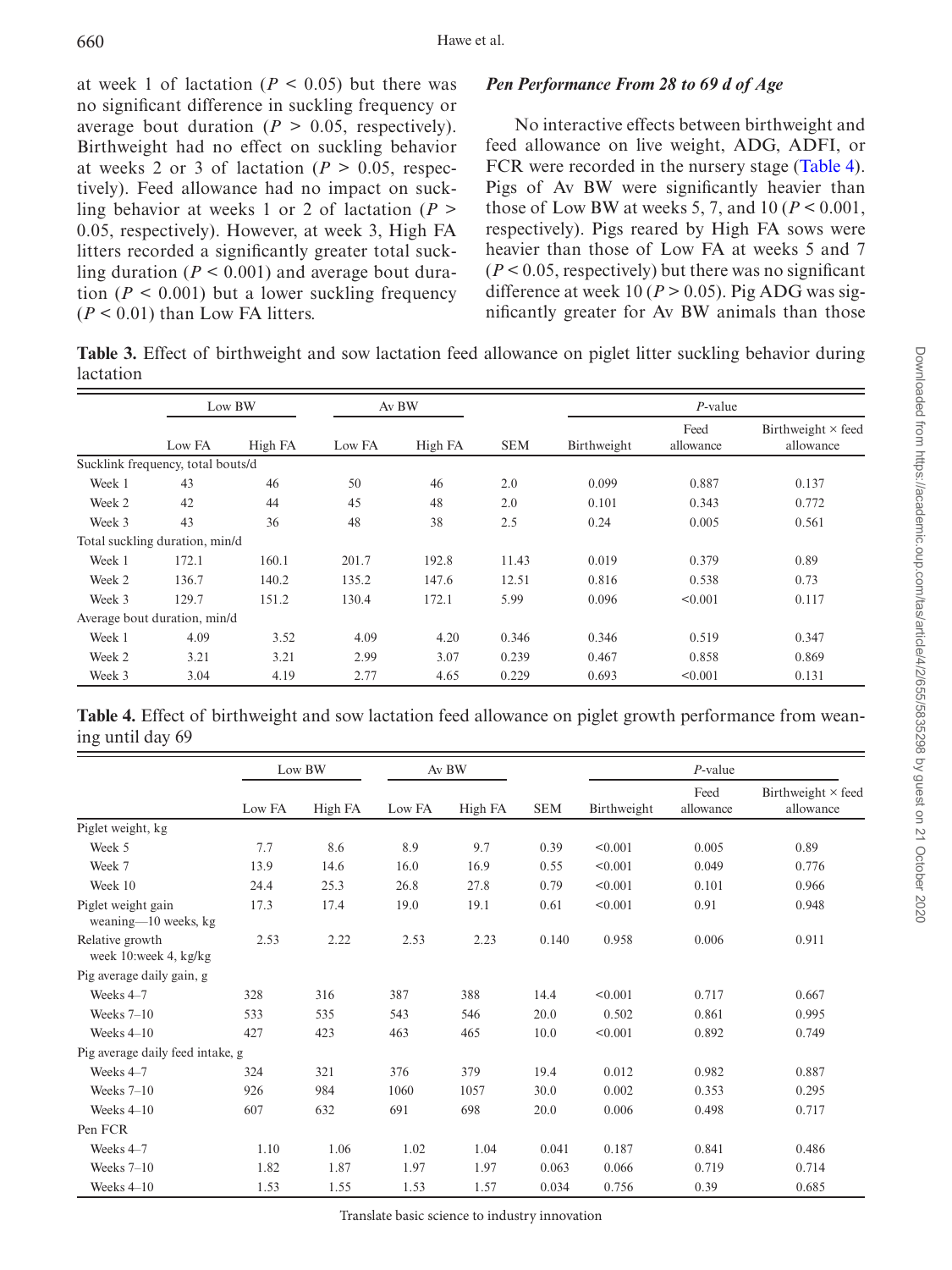of Low BW between weeks 4 and 7 ( $P < 0.001$ ) but there was no significant difference present from weeks 7 to 10 ( $P > 0.05$ ). Pig ADG did not differ throughout the nursery stage between those reared by sows on High FA or Low FA  $(P > 0.05)$ . Piglet weight gain from week 4 to 10 was significantly greater for Av BW pigs than those of a Low BW (*P* < 0.001) but feed allowance had no effect  $(P > 0.05)$ . Relative growth between birth and week 4 was significantly greater for Low BW pigs (*P* < 0.001) and for animals reared by sows offered a High FA (*P* < 0.001). However, between weeks 4 and 10, there was no significant difference in relative growth of Low BW and Av BW animals (*P* > 0.05, respectively) and relative growth was significantly greater for animals reared by sows offered a Low FA ( $P < 0.01$ ).

The ADFI per pig was greater for Av BW than Low BW animals during the growing period (*P* < 0.05) but did not differ between High FA and Low FA pen groups ( $P > 0.05$ ). The feed intake for Av BW pens was significantly greater than those of Low BW each day in the immediate postweaning period ( $P < 0.05$ ), with the exception of days 1 and 5 where there was no significant difference (*P* > 0.05, respectively). However, when pen feed intake was calculated relative to pen weaning weight, there was no significant difference in relative feed intake between Low BW and Av BW pens  $(P > 0.05)$ , with the exception of days 2 and 6 where intake was significantly greater in Av BW pens ( $P < 0.05$ , respectively; [Table 5\)](#page-7-0). There was no difference in daily feed intake during days 1–9 postweaning between pens of Low FA or High FA pigs ( $P > 0.05$ ). Table 4 shows that between weeks 4 and 10, no differences in pen FCR were recorded between Low BW and Av BW pigs  $(P > 0.05)$  or between High FA or Low FA pen groups  $(P > 0.05)$ .

### **DISCUSSION**

### *Impact on Sow Condition and Performance*

Sows rearing litters with an Av BW lost 13 kg more weight and 1.65 mm more back-fat than those rearing litters of a Low BW. This is in agreement with literature showing that heavier birthweight pigs increase sow weight loss during lactation [\(Tantasuparuk](#page-11-8)  [et al., 2001](#page-11-8)) and may have been caused by a greater mobilization of sow body reserves to accommodate a greater milk demand associated with heavier litters [\(Eissen et al., 2003\)](#page-10-6). The tendency for sows rearing Low BW litters to record a greater lactation efficiency could be due to reduced fat losses, which was highlighted by [Bergsma et al \(2009\)](#page-10-7) as a distinguishable feature of efficient sows.

Results from this study suggest that the birthweight of piglets was a greater driver in loss of sow weight and body condition than sow feed allowance, with week 1 of lactation being highlighted of significant importance. However, as expected, feed allowance was the major determinant of feed intake and derived milk yield.

# *Impact of Birthweight on Animal Weight, Suckling Behavior, Feed Intake, and Feeding Efficiency*

In this study, the rectal temperature of Low BW animals was 0.8 °C lower than Av BW counterparts, which indicates an increased susceptibility to potentially lethal conditions, such as postnatal hypothermia, starvation, and crushing ([Muns et al., 2016](#page-10-8); [Vande Pol et al., 2019\)](#page-11-9). This finding is in agreement with previous work showing compromised pigs to be particularly at risk of low body temperatures in the immediate postpartum period, contributing to their increased mortality rate ([Malmkvist et al.,](#page-10-9) [2006](#page-10-9)). Conflicting findings relating to birthweight

|                            | Low BW |         | Av BW  |         |            | $P$ -value  |                   |                                        |
|----------------------------|--------|---------|--------|---------|------------|-------------|-------------------|----------------------------------------|
|                            | Low FA | High FA | Low FA | High FA | <b>SEM</b> | Birthweight | Feed<br>allowance | Birthweight $\times$ feed<br>allowance |
| Relative feed intake, g/kg |        |         |        |         |            |             |                   |                                        |
| Day 1                      | 1.2    | 0.4     | 2.3    | 0.8     | 0.65       | 0.258       | 0.094             | 0.542                                  |
| Day 2                      | 2.2    | 3.0     | 9.2    | 5.9     | 1.91       | 0.021       | 0.52              | 0.302                                  |
| Day 3                      | 9.2    | 10.8    | 17.5   | 14.4    | 2.87       | 0.056       | 0.805             | 0.421                                  |
| Day 4                      | 15.3   | 15.7    | 22.6   | 17.9    | 3.00       | 0.134       | 0.488             | 0.41                                   |
| Day 5                      | 14.9   | 15.2    | 18.0   | 16.5    | 3.10       | 0.483       | 0.858             | 0.787                                  |
| Day 6                      | 19.4   | 17.4    | 24.4   | 21.8    | 2.14       | 0.045       | 0.298             | 0.876                                  |
| Day 7                      | 29.1   | 25.9    | 30.3   | 30.4    | 2.27       | 0.231       | 0.52              | 0.469                                  |
| Day 8                      | 37.6   | 31.9    | 40.8   | 37.4    | 3.37       | 0.214       | 0.198             | 0.744                                  |
| Day 9                      | 41.6   | 37.3    | 44.6   | 41.6    | 3.55       | 0.326       | 0.327             | 0.86                                   |
| Days $1-9$                 | 170.3  | 157.6   | 209.6  | 186.6   | 18.12      | 0.079       | 0.342             | 0.781                                  |

<span id="page-7-0"></span>**Table 5.** Pen daily feed intake relative to wean weight in the 9 d after weaning (days 28–36; kg/kg)

Translate basic science to industry innovation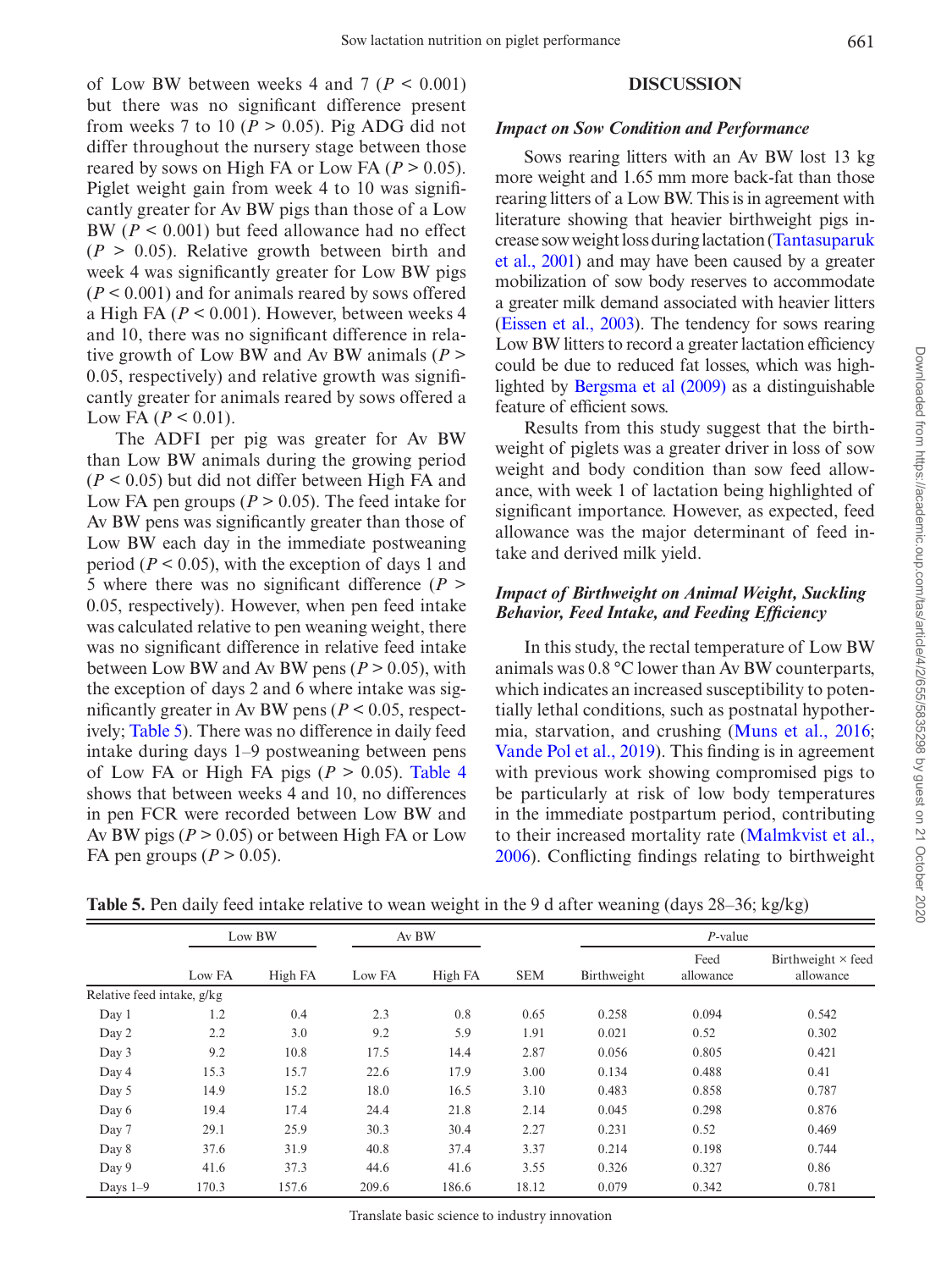and order are reported in literature, with initial studies indicating that piglets born later in the litter tended to be lighter [\(Hartsock and Graves, 1976](#page-10-10)), whereas more recent work is in agreement with this study in which birth order and birthweight were positively correlated [\(Beaulieu et al., 2010\)](#page-10-2).

Litters of Av BW litters were significantly heavier each week throughout lactation, resulting in greater litter gain and weaning weight. These findings could suggest an innate inferiority in compromised pigs, which hinders their growth performance. However, further analysis showed Low BW animals to express a relative growth rate 1.6 times greater than those of Av BW during lactation. This demonstrates how compromised pigs may not necessarily be biologically inferior and that their lower weaning weights are purely a consequence of a low birthweight. Results here are in agreement with literature that shows a clear association between Low BW and a subsequent inferior growth rate ([Douglas et al., 2014](#page-10-3)). A variety of prenatal and postnatal factors have been attributed to this. First, compromised pigs have been shown to possess fewer total and primary muscle fibers than their Av BW counterparts at birth [\(Rehfeldt and Kuhn,](#page-11-10)  [2006](#page-11-10)), with animals relying on the increasing size of existing muscle fibers at birth for future growth. Second, multiple experiments have demonstrated a positive relationship between an increased birthweight and adoption of the more productive anterior teats, facilitating acquisition of vital energy and maternal antibodies [\(Cabrera et al., 2012\)](#page-10-11). The effects of reduced colostrum and milk intake in disadvantaged pigs, combined with lower growth capacity due to an inferior muscle fiber network, results in lighter weights at weaning. Despite this, Low BW pigs recorded a greater relative growth than those in the Av BW groups. Hence, in spite of their already compromised nature, Low BW animals appear to "work harder" in relation to their heavier counterparts to achieve an acceptable weaning weight.

Pigs of Av BW were significantly heavier than those of Low BW at weeks 5, 7, and 10. This is in agreement with literature showing that differences in weight at weaning only increase further in the growing and finishing periods [\(Fix et al., 2010](#page-10-12)). These findings are partially reflected in the results from this study with the 0.9 kg difference in individual animal bodyweight of Low and Av BW pigs at weaning increasing to 1.2 kg by week 5 and 2.2 kg by week 7, showing a linear divergence during this period.

Suckling behavior of piglets is key to understand and maximize preweaning growth and development. During this trial, Av BW litters suckled for 31 min/d longer compared to Low BW litters at week 1 of lactation. This reduced total suckling duration of Low BW litters at week 1 could be linked to postnatal hypothermia, which describes the significant reduction in piglet body temperature postparturition [\(Tuchsherer et al., 2000\)](#page-11-11). The high surface area:body weight ratio and limited body fat reserves in Low BW pigs restricts their thermoregulatory capacity, impairing vitality at birth and limiting their ability to stimulate effective milk ejection ([Yuan et al., 2015;](#page-11-12) [Muns et al.,](#page-10-8) [2016](#page-10-8)). This can contribute to delayed colostrum uptake, as well as the reduced growth performance and increased preweaning mortality. Postnatal hypothermia can also contribute to disease, starvation, and crushing [\(Caldara et al., 2014](#page-10-13)). The above is in agreement with the significantly greater preweaning mortality recorded in Low BW litters compared to Av BW litters in this study, as well as the majority of these deaths occurring in the first 2 d postfarrowing. With regard to later in lactation, it was interesting that the suckling frequency, total suckling duration, and average bout duration were similar between Low BW and Av BW piglets. It is noted that by weeks 2 and 3 of lactation, only the strongest of the Low BW had survived and these animals were able to adequately stimulate the udder and suckle in a manner similar to their Av BW counterparts.

This trial showed that the feed intake of Av BW pens of pigs was greater than that of Low BW pens in seven of the nine immediate postweaning pig weighings, which mirrors findings in literature ([Cabrera et al., 2010](#page-10-14)). Whilst piglets of all birthweights can struggle to adapt to solid feeding, impairment of gastrointestinal development and digestive capacity have been shown to be more pronounced in low weight pigs (Pluske et al., 2003). It is possible that this contributed to the reduced postweaning feed intake of Low BW animals in the current study. When calculated relative to weaning weight, Av BW pigs only recorded a significantly greater relative feed intake on two of the nine immediate postweaning pig weighings. This illustrates how Low BW must actually outperform heavier littermates in order to attain an "average" level of performance. Whilst disadvantaged pigs have been found to display an inferior FCR than heavier littermates postweaning [\(Gondret et al., 2006](#page-10-15)), this was not observed in the current study.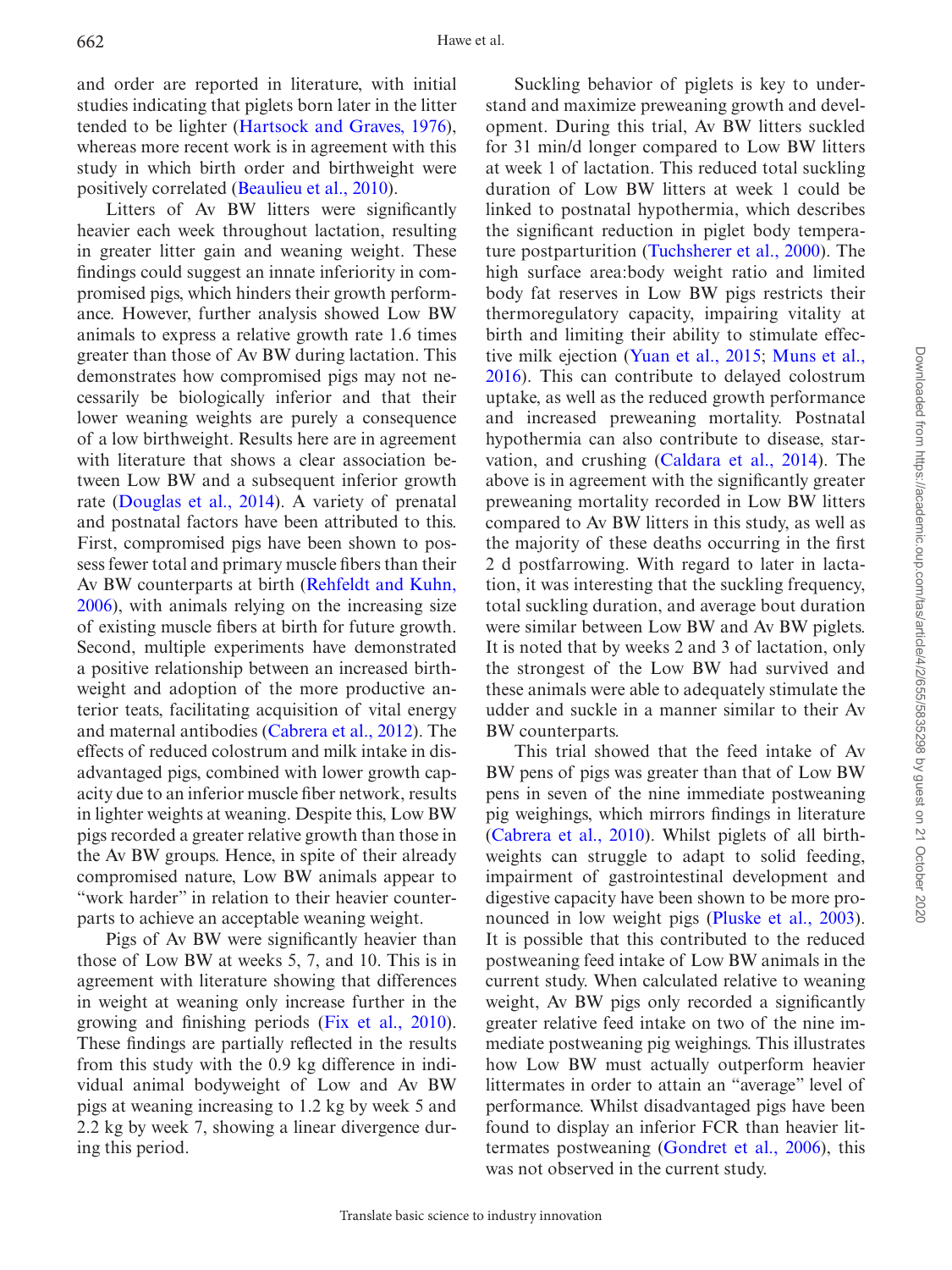### *Impact of Lactation Feed Allowance on Animal Weight, Suckling Behavior, Feed Intake, and Feeding Efficiency*

It is accepted that the Low FA regime employed in this study offered a greater daily feed intake to sows than that shown to achieve satisfactory litter growth in previous studies ([Sulabo et al., 2014;](#page-11-1) [De](#page-10-16)  [Bettio et al., 2016\)](#page-10-16). However, it must be recognized that previous work has been conducted on significantly smaller litter sizes than that employed in the current study, increasing the nutrient requirements of the sow. Furthermore, a key aim of this study was to determine whether improving sow intakes beyond levels seen commercially would significantly improve litter growth. By extrapolating the nutrient requirements of lactating sows outlined by [Whittemore \(2003\),](#page-11-14) it is predicted that sows rearing a litter of 14 piglets, with similar birthweights to that recorded in the current study, over a 28-d lactation and targeting an average weaning weight of 8 kg (339 g/d litter growth rate) would require a DE intake of 131.5 MJ/d and a total Lys intake of 90 g/d. In the current study, Low FA sows recorded a DE intake of 90 MJ/d and total Lys intake of 75 g/d. In contrast, High FA sows recorded a DE intake and total Lys intake of 112 MJ/d and 93 g/d, respectively. As such, Low FA sows only met 68% of the recommended DE intake and 83% of the recommended total Lys intake. In contrast, High FA sows consumed 85% of the recommended DE requirements and exceeded the recommended Lys intake by 3%. The performance of the litters reared by sows offered each regime was, therefore, as expected per the requirements outlined by [Whittemore \(2003\),](#page-11-14) with High FA piglets recording a 10% greater weaning weight on average compared to Low FA pigs.

During week 1 of lactation, sow feed allowance was similar for both regimes offered. This, in combination with sow body reserves dictating the rate of milk production during early lactation [\(Beyer,](#page-10-17)  [2007\)](#page-10-17), explains the equivalent weight of litters in this trial at week 1 regardless of sow lactation feed allowance. However, as lactation progressed, it would appear that the reduced feed intake and, hence, energy and Lys intake in sows offered a Low FA was a limiting factor for the growth of piglets in these litters. Whilst mobilization of sow body fat reserves can help meet the nutrient requirements of milk production [\(Quesnel et al., 1995;](#page-11-15) [Beyer, 2007](#page-10-17)), results indicate that this was not sufficient to match the litter growth achieved in litters reared by sows with a High FA. It is likely that the demand placed on the sow for milk dramatically increased during this period, depleting body reserves and forcing the mother to become reliant on feed intake for milk production. Indeed, sows offered a High FA were able to generate a greater derived milk yield during weeks 2, 3, and 4 of lactation, supporting increased weights and weight gains on both an individual and litter basis at weaning.

In the current study, the impact of lactation feed allowance on postweaning growth trajectory became less pronounced as animals grew. Despite the 0.85 kg weight advantage held by High FA animals being significant at week 5, this only increased to 0.96 kg at week 10 where heavier animal weights meant that this differential was no longer significant. This concurs with literature showing that the preweaning benefits of lactation intervention confer no advantage on postweaning growth performance [\(Douglas et al., 2014\)](#page-10-3). Although [Wolter](#page-11-2)  [et al. \(2002\)](#page-11-2) found that animals offered superior lactation nutrition expressed superior ADG and ADFI postweaning, this was not the case during the current experiment. It is interesting to note that relative growth from weaning to 10 wk of age was significantly greater for animals reared by sows offered a Low FA. This may be explained by a phenomenon known as compensatory growth whereby animals exhibit an accelerated growth rate after a period of restriction [\(Heyer and Lebret, 2007](#page-10-18)).

The increased milk yield recorded by High FA sows in later lactation could explain the suckling behavior of litters at week 3. Indeed, the longer, yet less frequent, suckling bouts recorded for High FA litters compared to Low FA litters during late lactation indicate a greater success rate in udder stimulation ([Beyer, 2007\)](#page-10-17). Conversely, the behavior of Low FA litters suggests that these animals exhausted sow milk resources, resulting in premature termination of the suckling bout.

Whilst no significant interactions between birthweight and feed allowance were found during this study, it was interesting from a commercial standpoint to note that Low BW litters reared by sows offered a High FA recorded half the mortality of those with an equivalent birthweight reared on sows offered a Low FA, resulting in extra 1.5 piglets weaned per litter. Although the average age of Low BW preweaning deaths was not affected by sow feed allowance, 40% of mortalities for Low BW pigs on sows offered a Low FA occurred after the first week of lactation. In contrast, only 23% of mortalities for Low BW animals on sows with a High FA occurred after week 1 of lactation. It could be suggested that the increased feed intake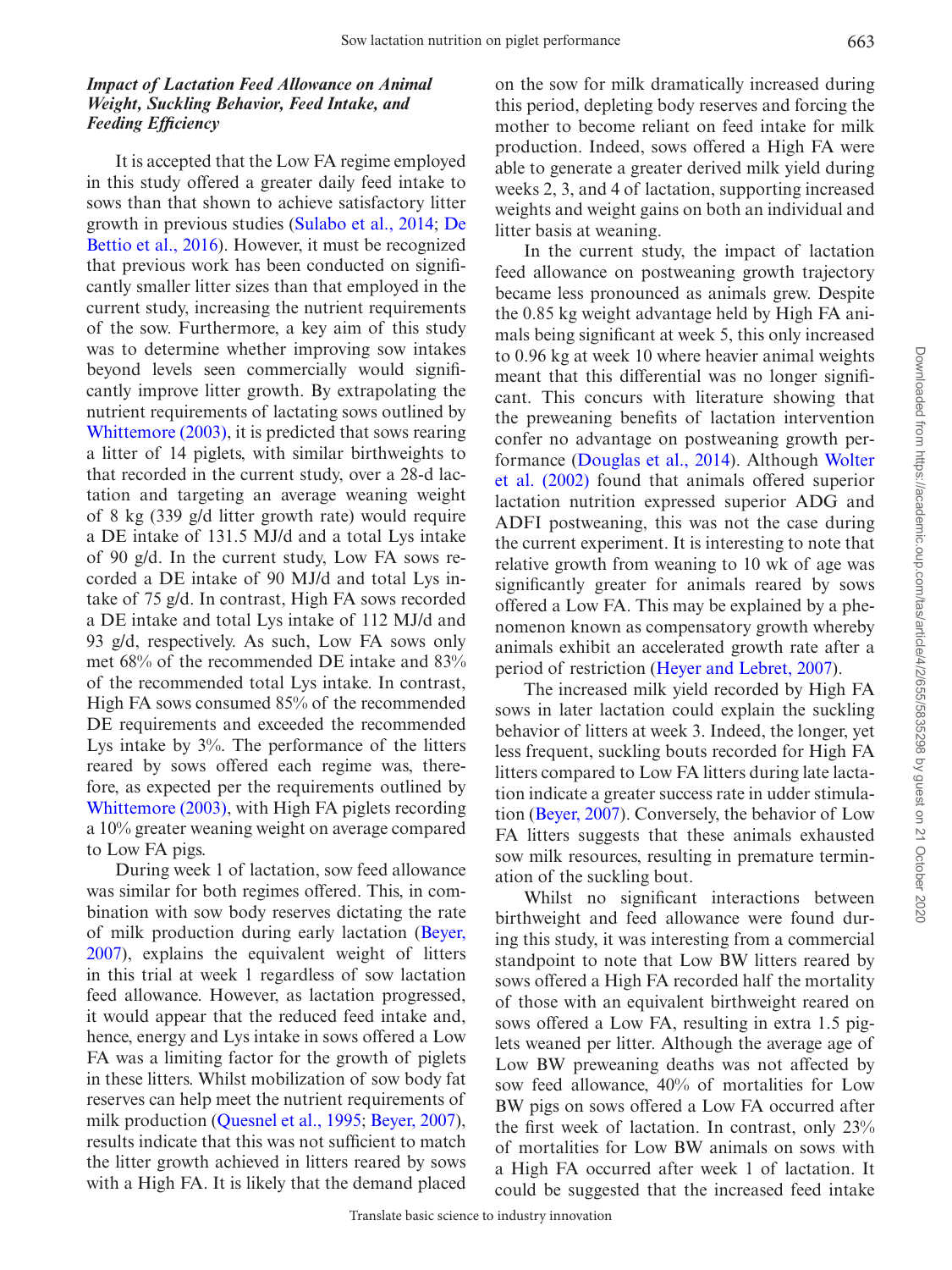and, hence, milk yield of sows offered a High FA promoted the survival of Low BW pigs as lactation progressed, ensuring a greater number reached weaning. In addition, Low BW pigs on a High FA sow numerically matched the weaning weight of heavier counterparts reared under commercial conditions. This could suggest that rearing Low BW pigs on sows offered a High FA may help to minimize weight variation at weaning compared with heavier birthweight animals.

### **CONCLUSION**

This study has shown that the careful management of sow feeding during lactation can markedly increase feed intake and facilitate greater milk yields. This represents an opportunity commercially to maximize the weaning weights of all piglets, including low birth weight piglets. Furthermore, improved sow lactation nutrition can significantly reduce preweaning mortality of low birthweight animals. This, in turn, will greatly increase the number of animals weaned, improving output and profitability at farm level.

### **SUPPLEMENTARY DATA**

Supplementary data are available at *Translational Animal Science* online.

*Conflict of interest statement*. The authors declare there are no conflicts of interest.

# **LITERATURE CITED**

- <span id="page-10-1"></span>Antonides, A., A. Schoonderwoerd, R. Nordquist, and F. van der Staay. 2015. Very low birthweight piglets show improved cognitive performance in the spatial cognitive holeboard task. Front. Behav. Neurosci. 9:43–52. doi:[10.3389/fnbeh.2015.00043](https://doi.org/10.3389/fnbeh.2015.00043).
- <span id="page-10-2"></span>Beaulieu, A. D., J. L. Aalhus, N. H. Williams, and J. F. Patience. 2010. Impact of piglet birth weight, birth order, and litter size on subsequent growth performance, carcass quality, muscle composition, and eating quality of pork. J. Anim. Sci. 88:2767–2778. doi[:10.2527/jas.2009-2222.](https://doi.org/10.2527/jas.2009-2222)
- <span id="page-10-7"></span>Bergsma, R., E. Kanis, E, M. Verstegen, C. van der Peet– Schwering, and E. Knol. 2009. Lactation efficiency as a result of body composition dynamics and feed intake in sows. Livest. Sci. 125(2–3):208–222. doi[:10.1016/j.](https://doi.org/10.1016/j.livsci.2009.04.011) [livsci.2009.04.011.](https://doi.org/10.1016/j.livsci.2009.04.011)
- <span id="page-10-4"></span>Berkeveld, M., P. Langendijk, J. E. Bolhuis, A. P. Koets, J. H. Verheijden, and M. A. Taverne. 2007. Intermittent suckling during an extended lactation period: effects on piglet behavior. J. Anim. Sci. 85:3415–3424. doi[:10.2527/](https://doi.org/10.2527/jas.2007-0223) [jas.2007-0223](https://doi.org/10.2527/jas.2007-0223).
- <span id="page-10-17"></span>Beyer, M., W. Jentsch, S. Kuhla, H. Wittenburg, F. Kreienbring, H. Scholze, P. E. Rudolph, and C. C. Metges. 2007. Effects of dietary energy intake during gestation and lactation on milk yield and composition of first, second

and fourth parity sows. Arch. Anim. Nutr. 61:452–468. doi:[10.1080/17450390701563433](https://doi.org/10.1080/17450390701563433).

- <span id="page-10-0"></span>Bruns, C., R. Noel, B. McNeil, J. Sonderman, and T. Rathje. 2018. Examining factors that influence pig quality measured by weaning weight. J. Anim. Sci. 96:62–63. doi:[10.1093/jas/sky073.116.](https://doi.org/10.1093/jas/sky073.116)
- <span id="page-10-14"></span>Cabrera, R. A., R. D. Boyd, S. B. Jungst, E. R. Wilson, M. E. Johnston, J. L. Vignes, and J. Odle. 2010. Impact of lactation length and piglet weaning weight on long-term growth and viability of progeny. J. Anim. Sci. 88:2265– 2276. doi:[10.2527/jas.2009-2121.](https://doi.org/10.2527/jas.2009-2121)
- <span id="page-10-11"></span>Cabrera, R. A., X. Lin, J. M. Campbell, A. J. Moeser, and J. Odle. 2012. Influence of birth order, birth weight, colostrum and serum immunoglobulin G on neonatal piglet survival. J. Anim. Sci. Biotechnol. 3:42. doi:[10.1186/2049-1891-3-42](https://doi.org/10.1186/2049-1891-3-42).
- <span id="page-10-13"></span>Caldara, F. R., L. S. Dos Santos, S. T. Machado, M. Moi, I. de Alencar Nääs, L. Foppa, R. G. Garcia, and R. de Kássia Silva Dos Santos. 2014. Piglets' surface temperature change at different weights at birth. Asian-Australas. J. Anim. Sci. 27:431–438. doi[:10.5713/](https://doi.org/10.5713/ajas.2013.13505) [ajas.2013.13505.](https://doi.org/10.5713/ajas.2013.13505)
- <span id="page-10-5"></span>Close, W. H., and D. J. A. Cole. 2000. Nutrition of Sows and Boars. Nottingham (UK): Nottingham University Press.
- <span id="page-10-16"></span>De Bettio, S., A. Maiorka, L. N. Barrilli, R. Bergsma, and B. A. Silva. 2016. Impact of feed restriction on the performance of highly prolific lactating sows and its effect on the subsequent lactation. Animal 10:396–402. doi[:10.1017/](https://doi.org/10.1017/S1751731115002001) [S1751731115002001.](https://doi.org/10.1017/S1751731115002001)
- <span id="page-10-3"></span>Douglas, S. L., S. A. Edwards, and I. Kyriazakis. 2014. Management strategies to improve the performance of low birth weight pigs to weaning and their long-term consequences. J. Anim. Sci. 92:2280–2288. doi[:10.2527/](https://doi.org/10.2527/jas.2013-7388) [jas.2013-7388](https://doi.org/10.2527/jas.2013-7388).
- <span id="page-10-6"></span>Eissen, J. J., E. J. Apeldoorn, E. Kanis, M. W. Verstegen, and K. H. de Greef. 2003. The importance of a high feed intake during lactation of primiparous sows nursing large litters. J. Anim. Sci. 81:594–603. doi:[10.2527/2003.813594x](https://doi.org/10.2527/2003.813594x).
- <span id="page-10-12"></span>Fix, J. S., J. P. Cassady, J. W. Holl, M. S. Culbertson, and M. T. See. 2010. Effect of piglet birthweight on body weight, growth, backfat, and longissimus muscle area of commercial market swine. Livest. Sci. 127:51–59. doi:[10.1016/j.livsci.2009.08.007.](https://doi.org/10.1016/j.livsci.2009.08.007)
- <span id="page-10-15"></span>Gondret, F., L. Lefaucheur, H. Juin, I. Louveau, and B. Lebret. 2006. Low birth weight is associated with enlarged muscle fiber area and impaired meat tenderness of the longissimus muscle in pigs. J. Anim. Sci. 84:93–103. doi:[10.2527/2006.84193x](https://doi.org/10.2527/2006.84193x).
- <span id="page-10-10"></span>Hartsock, T. G., and H. B. Graves. 1976. Neonatal behavior and nutrition-related mortality in domestic swine. J. Anim. Sci. 42:235–241. doi:[10.2527/jas1976.421235x](https://doi.org/10.2527/jas1976.421235x).
- <span id="page-10-18"></span>Heyer, A., and B. Lebret. 2007. Compensatory growth response in pigs: effects on growth performance, composition of weight gain at carcass and muscle levels, and meat quality. J. Anim. Sci. 85:769–778. doi:[10.2527/jas.2006-164](https://doi.org/10.2527/jas.2006-164).
- <span id="page-10-9"></span>Malmkvist, J., L. Pedersen, B. Damgaard, and R. Labouriau. 2006. Does floor heating around parturition affect the vitality of piglets born to loose housed sows? Anim. Behav. Sci. 99:88–105. doi:[10.1016/j.applanim.2005.10.007.](https://doi.org/10.1016/j.applanim.2005.10.007)
- <span id="page-10-8"></span>Muns, R., M. Nuntapaitoon, and P. Tummaruk. 2016. Noninfectious causes of pre-weaning mortality in piglets. Livest. Sci. 184:46–57. doi:[10.1016/j.livsci.2015.11.025.](https://doi.org/10.1016/j.livsci.2015.11.025)